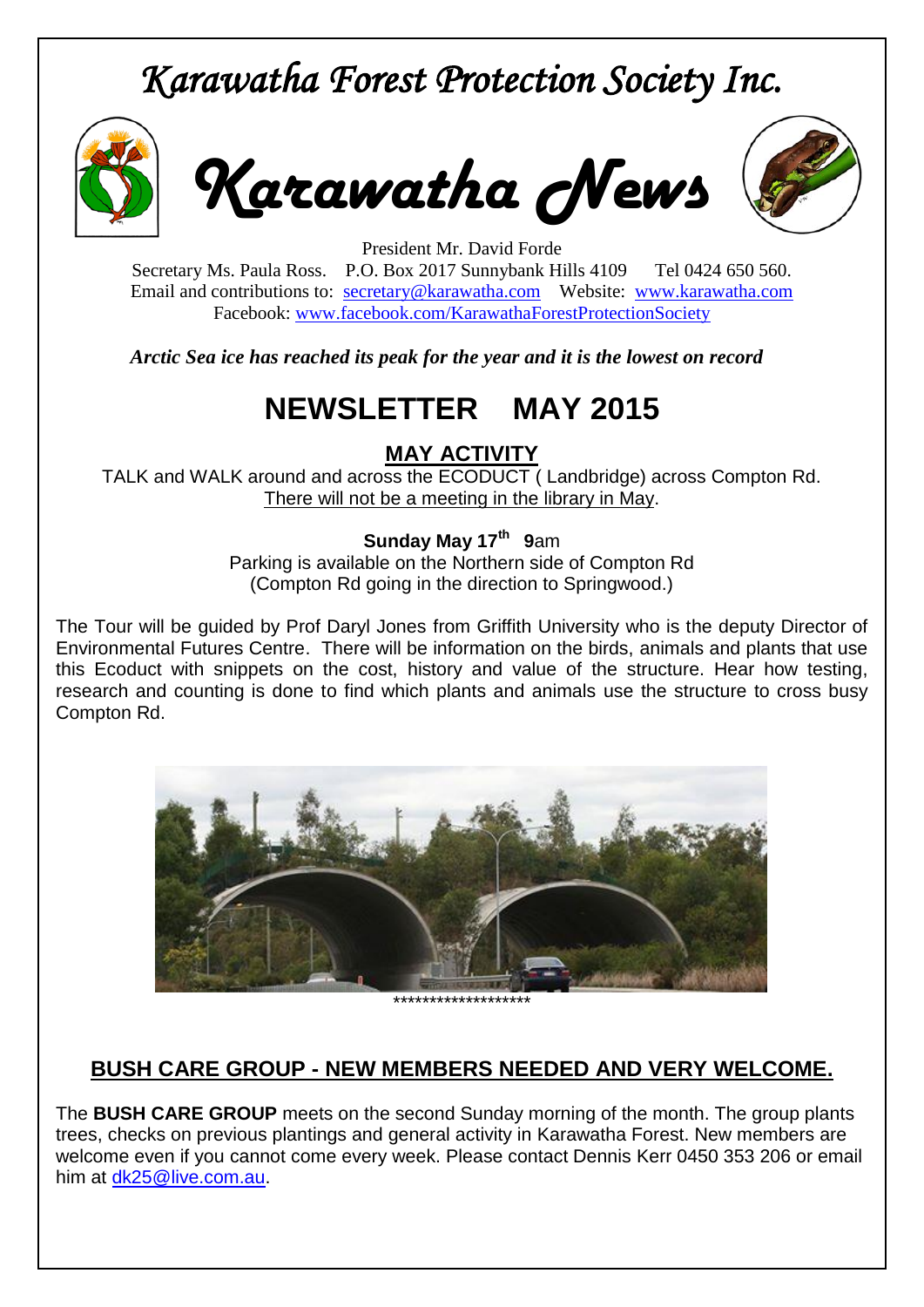### **Councillor Marx - Councillor for Karawatha Ward**

Wednesday the 8th May was an exciting day with the official turning of the sod at the Karawatha Discovery Centre site. As the society mentioned to the Lord Mayor at the Karawatha Family Fun Day, one of their key articles was the construction of such a centre and it was certainly a milestone event.



Acacia Road entrance is now officially closed to everyone as construction starts. I look forward to opening day. I also want to thank the Society for taking time out on a Sunday to attend the Karawatha Family Fun Day and have a stall there to provide information to local residents. The day was a great success and I look forward to next year's.

#### **Duncan Pegg MP - Member for Stretton**

As one of the largest areas of remnant bushland within Brisbane, it is vitally important that Karawatha Forest is protected. Having visited Karawatha Forest many times in the past, I have seen the diversity of flora and fauna first hand. This is an exciting time to be living in our local area.

As the local state member, I look forward to working with the Karawatha Forest Protection Society and Brisbane City Council to support and promote their objective to protect and preserve Karawatha Forest and promote educational, cultural and scientific opportunities



### **Karawatha Family Fun Day**

The Karawatha Family Fun Day was held on Sunday 3<sup>rd</sup> May at the Borella Road Park, Sunnybank Hills. The Karawatha Forest Protection Society members manned an information stall during the day. The stall had newsletters, membership forms, information sheets and track maps to distribute. Photos of plants, animals and features in the park were displayed on boards. Many of the large crowd who attended came to talk with Alf and Cornelis. Special item of interest was the photos of the proposed Discovery Centre. Special vote of thanks to Councillor Kim Marx for hosting a great day.

**Karawatha Forest Protection Society** Next meeting **Thursday 18 th June 2015** 7.00 pm Library meeting room Sunnybank Hills Shoppingtown.



Photocopying courtesy Cr. Kim Marx *Mail out assisted by BCC Community Grant*

**BUSH CARE GROUP** General activity in the forest **Contact Dennis Kerr 0450 353 206** or dk25@live.com.au